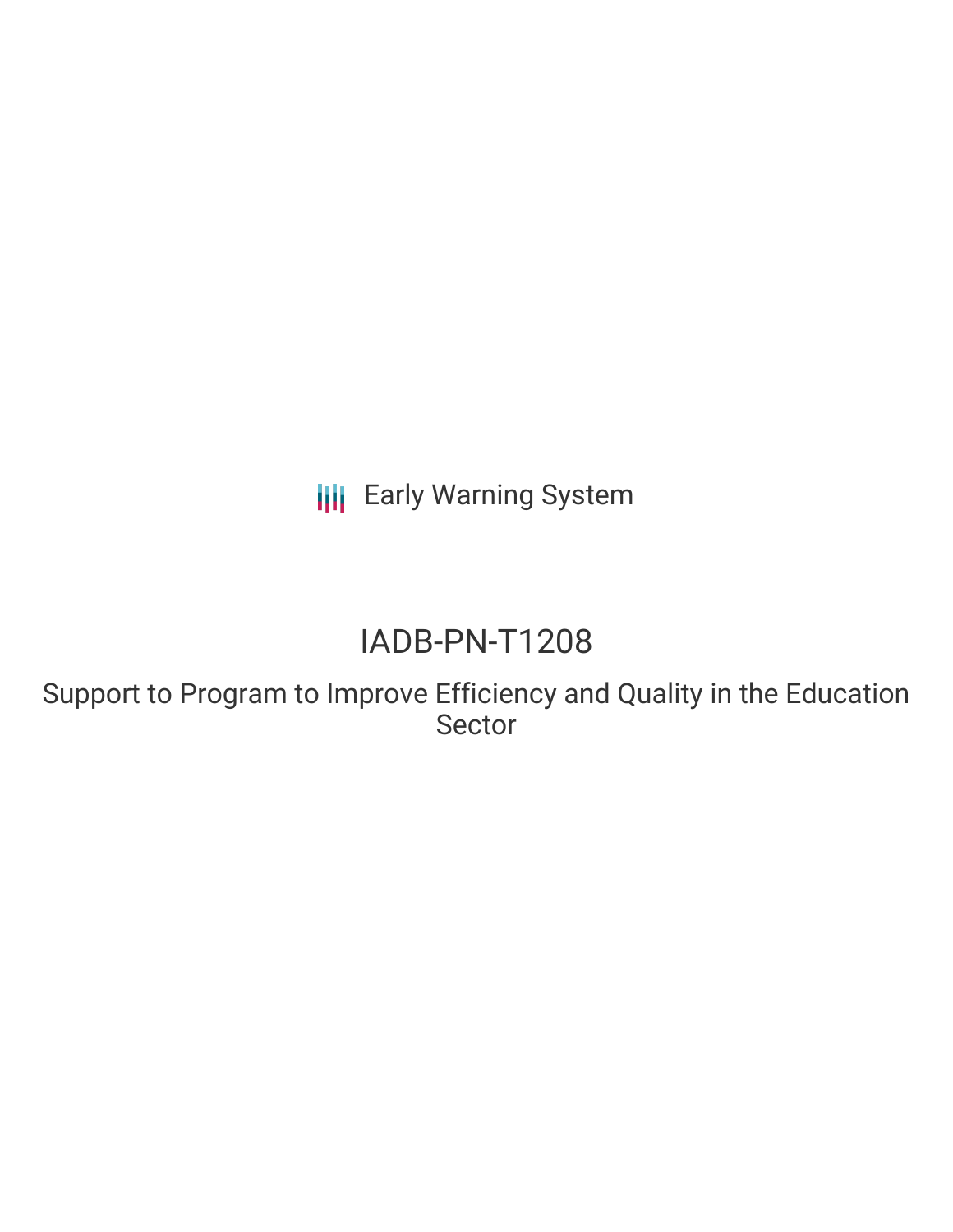

# Early Warning System Support to Program to Improve Efficiency and Quality in the Education Sector

#### **Quick Facts**

| <b>Countries</b>               | Panama                                 |
|--------------------------------|----------------------------------------|
| <b>Financial Institutions</b>  | Inter-American Development Bank (IADB) |
| <b>Status</b>                  | Active                                 |
| <b>Bank Risk Rating</b>        | U                                      |
| <b>Voting Date</b>             | 2018-10-19                             |
| <b>Borrower</b>                | Government of Panama                   |
| <b>Sectors</b>                 | Communications, Education and Health   |
| <b>Investment Type(s)</b>      | Grant                                  |
| <b>Investment Amount (USD)</b> | $$0.25$ million                        |
| <b>Project Cost (USD)</b>      | $$0.25$ million                        |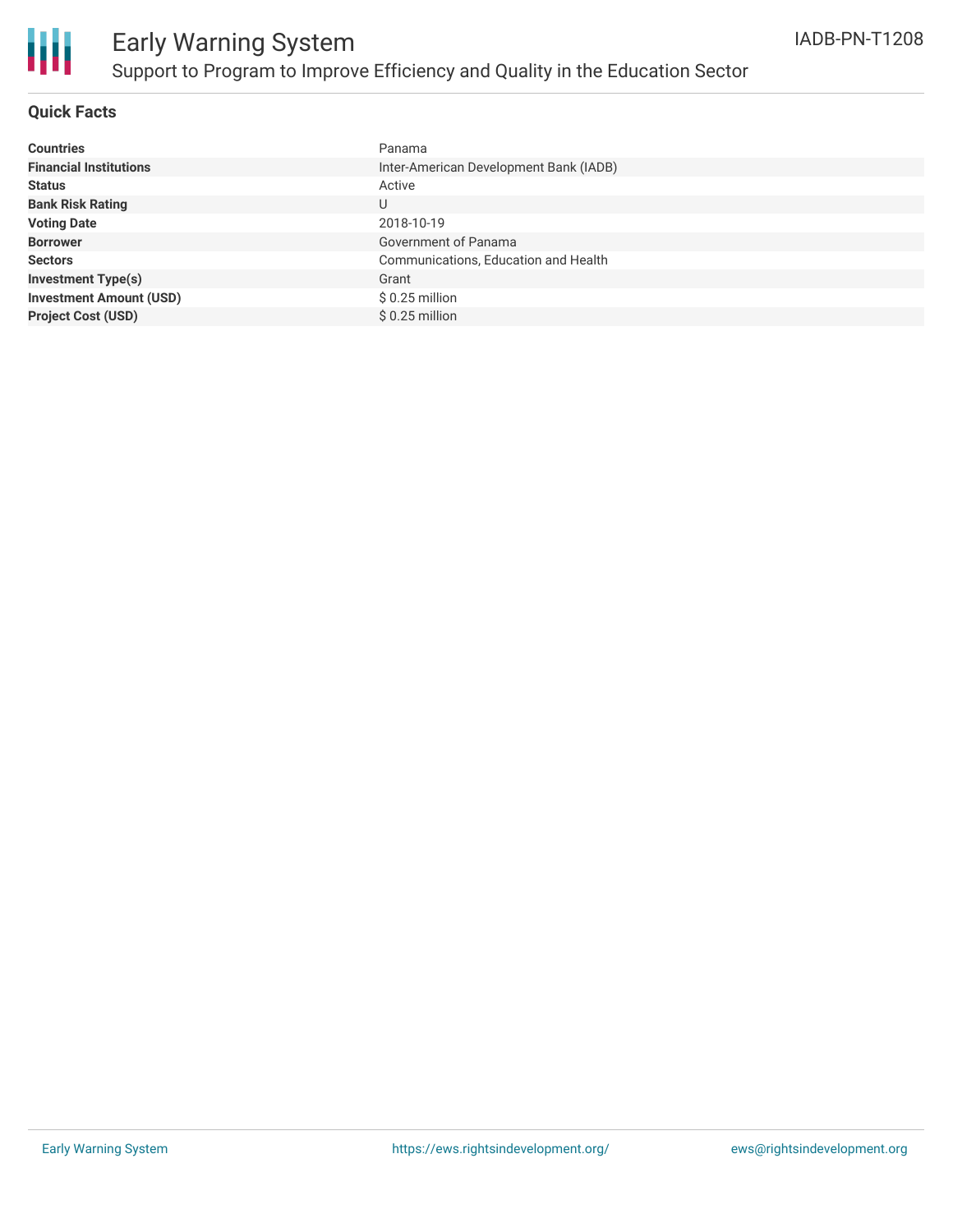

### Early Warning System Support to Program to Improve Efficiency and Quality in the Education Sector

#### **Project Description**

The objective of the TC is to support the execution of Program PN-L1143, in its first two years, in specific actions to consolidate the Program. This includes: (i) progress in the coordination, preparation and use of information systems; (ii) the analysis of national tests and the elaboration and implementation of a stakeholder evaluation system; and (iii) the preparation of materials and training in language and mathematics to strengthen the work of the facilitators who accompany the teachers in their classrooms, in keeping with the draft plan to work with underperforming schools.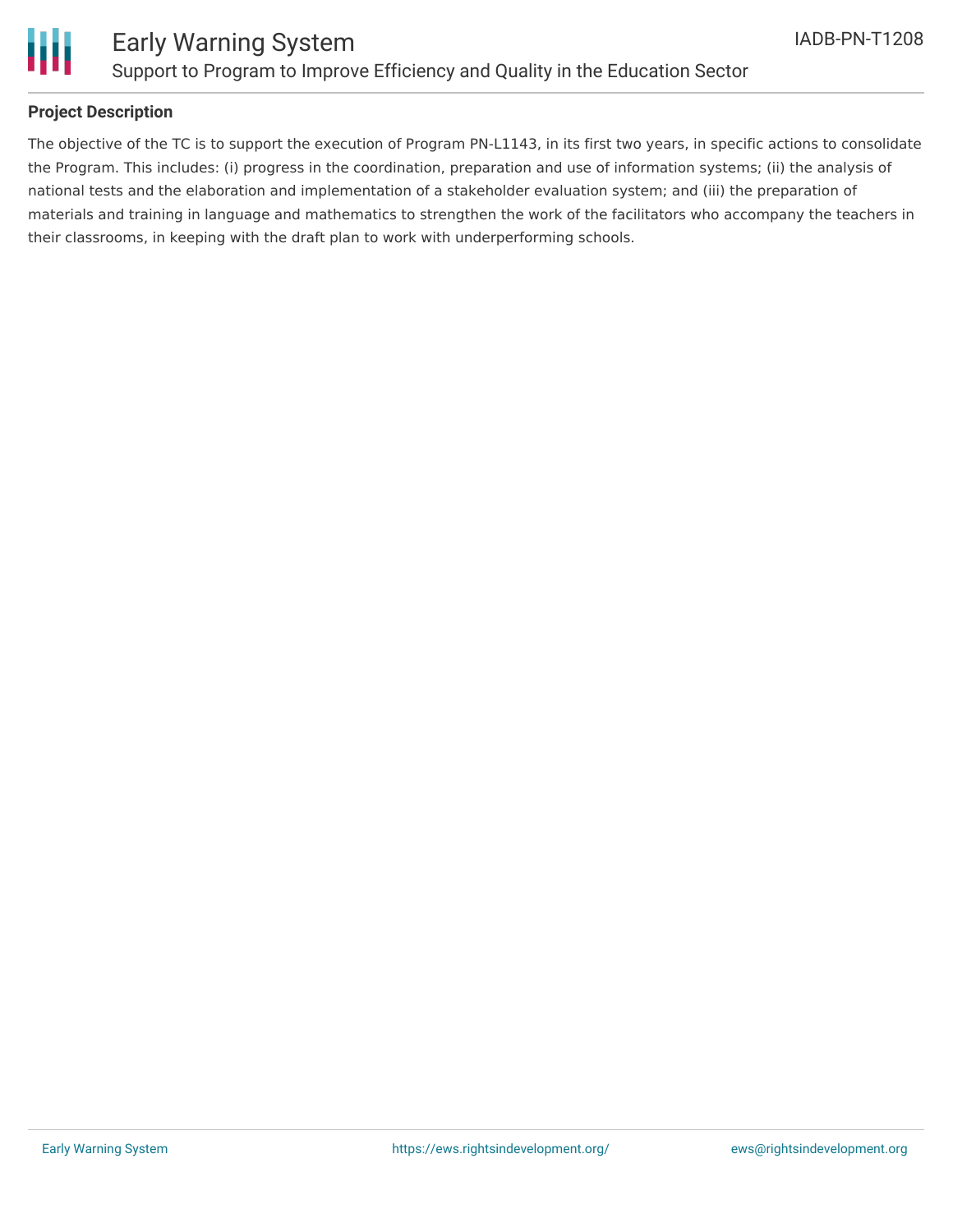

## Early Warning System Support to Program to Improve Efficiency and Quality in the Education Sector

#### **Investment Description**

• Inter-American Development Bank (IADB)